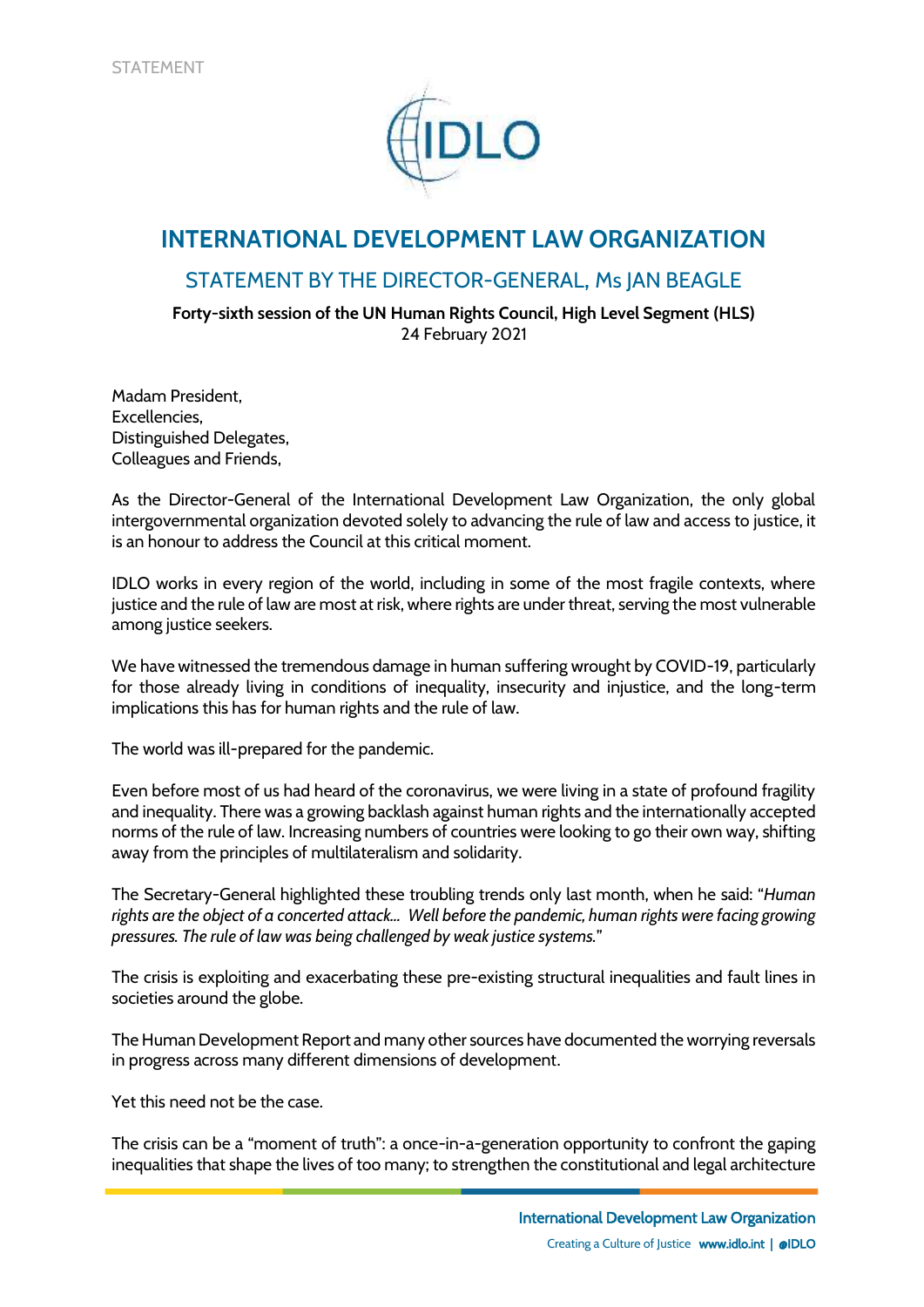of government institutions; and to reaffirm states' commitment towards peaceful, just and inclusive societies, based on human rights and the rule of law.

Now more than ever, governments and the international community must work together to strengthen the rule of law as the fundamental means by which to protect and promote human rights.

I would like to thank High Commissioner Bachelet for her steady hand through these extraordinary times and for her strong voice for a human-rights based approach to tackling the pandemic.

I also congratulate Ambassador Nazhat Shameem Khan as she begins her term as President of the Human Rights Council. Her extensive experience in the justice sector, including as the first female High Court Judge in her country, will be invaluable in guiding the work of the Council at this critical juncture. It is also a pleasure to see a woman from the Pacific in this important role.

IDLO is committed to doing its part.

Around the world, we are supporting our partners to respond to their emerging justice challenges and laying the groundwork for a more just and sustainable recovery.

IDLO is focussing on three priority areas where we see the greatest need, and where we can contribute most effectively to the global response to Covid-19.

First, we are helping countries to strengthen their legal and policy frameworks, so they can better manage the pandemic, while respecting the rule of law and protecting human rights.

In cooperation with WHO, IDLO is carrying out programmes in Africa to support governments in *Pandemic Preparedness and Response* and specifically to help strengthen legal frameworks related to the International Health Regulations.

The second priority area is mitigating the impact of the pandemic on justice systems and justice seekers.

Lockdowns and restrictions have meant that many people were unable to seek the protection of the law or seek redress when their human rights have been violated.

For instance, in Kenya we supported the development and delivery of e-justice tools for filing, case management and issuing judgements. This has played a critical role in making sure courts continue to function during lockdown, ensuring the rule of law is maintained and that access to justice is not denied.

IDLO also has drawn on its work to combat gender-based violence and adjusted it to address the global rise in intimate partner violence.

In Mongolia, for example, we are supporting shelters for victims and helping strengthen the capacity of national partners to provide information and support on domestic violence, through webchats and hotlines.

Thirdly, we continue to advocate for the urgent need for continued adherence to the rule of law, amid a trend of rising authoritarianism and diminishing civic space.